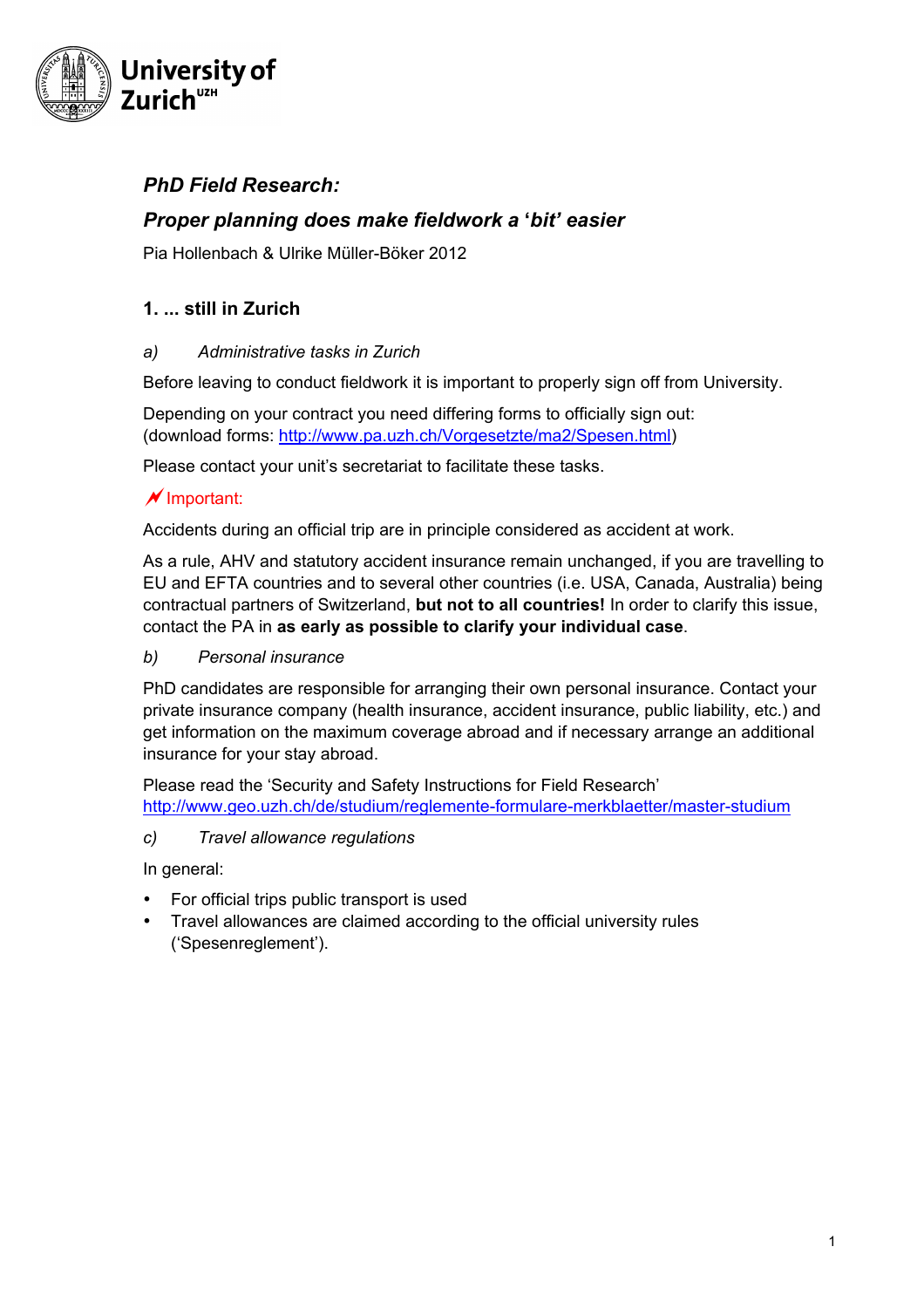

#### c) *Administration related to actual fieldwork*

- Take photocopies of your passport and visa and, if you are not Swiss, residence permit
- Prepare letters to get 'easier' access in the field

The following letters might help in the field to legitimise you and your research and to convince different actors to grant you access or welcome you for an interview. The letters should contain the following information:

- 1. Letter of Recommendation University of Zurich
- Name, date of birth, Passport No.
- Affiliation
- Research area
- Name of supervisor, affiliation, financial sources
- Intention of your stay in the field
- Request for assistance
- Contact detail of local partner institution
- Signature, Stamp of supervisor
- 2. Letter of Recommendation/Passage Letter– local partner University
- Name of PhD candidate
- Affiliation to the local institute, responsible/contact person
- Purpose of research, affiliation to the local research institute
- Request for assistance
- Signature, official stamp of local contact person
- 3. Letter of Recommendation by local authorities (best in local language!)
- Name of PhD candidate
- Purpose of research
- Interest of the local authority to support the research
- Name and contact details of officer
- Official request for assistance
- Signature, official stamp by officer
- 4. Research Proposal
- Outline your research project in a short but sufficient way
- Use 'simple' language in order to make the proposal readable for lay people
- Maximum 2 pages
- Prepare a work contract for your local assistants and clarify financial resources for assistants
	- Name contract partners (Assistant and PhD candidate)
	- Specify tasks (Terms of Reference) e.g. translation, transcription, contact local partners, authority, accompany you in the field (overnight trips)
	- Working hours
	- Salary per day/week/month
	- If there is no insurance possible this has to be mentioned (assistant is responsible for her/his insurance i.e. travel, health, unemployment, etc.)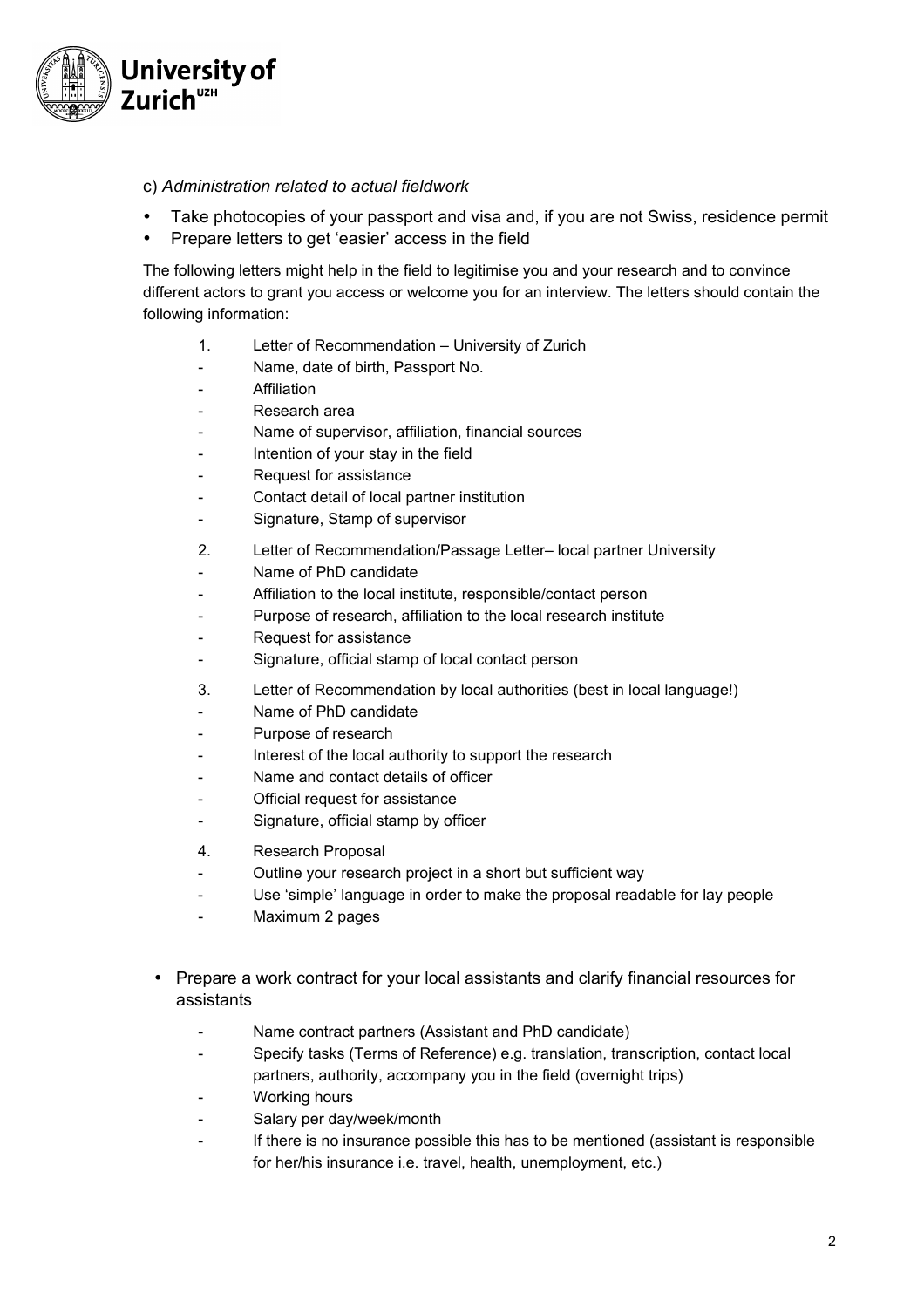

**Option:** Check if there is a chance to provide insurance to the local research assistant via the local research institute or if the research assistant can be locally contracted but paid by your financial resources

- *Prepare a reference letter for local research assistant*
	- Name, birthday, passport number of research assistant
	- Specify responsibilities
	- Duration of assistance contract
	- Briefly write about your research and how it is related to local research institutions and your own affiliation and institute
	- Signature and if possible official stamp (try to prepare some blank letters)

## 2. ... doing research in the field - "Rules of Conduct"

#### *a) Your security and health*

- Fieldwork should be arranged in such a way that it does not influence your own wellbeing – your health and safety should always be your first priority
- Get information on arrival on where you can get access to local health institutions (or international/private hospitals). Write down names and contact details of doctors (general medical, dentist)
- $\bullet\quad \bullet$  qet this information from local contact persons or ask your embassy for their 'health institution list'
- If the research area is in a marginalized area consider choosing a local assistant who is familiar with the region or has personal/family relations within the area
- Organize your fieldwork in such a way that you include 'recovery periods' (maybe in a bigger city or somewhere you know people or you have friends in the country)
- If you are doing research in a critical area (conflict region) you should register with your embassy and get their emergency phone number (this can help you if you are stuck in a difficult situation!)

## *b) Security of local research assistant*

- You should treat the healthy and safety of a local research assistant in the same way as you do your own
- Clarify your position and research objectives at the beginning of your stay in your research field. Contact local authorities and introduce yourself and your research assistant and if necessary or possible give a time-schedule of how long you will stay in the area.
- If you are conducting research in critical or conflict situations you should secure the position of your local research assistant
- $\rightarrow$  Find out if you need to register your visits with the local police or in some cases it is necessary that the research assistant registers with the police in order to avoid any future problems (specially if s/he is not from the area or from a different ethnic group etc)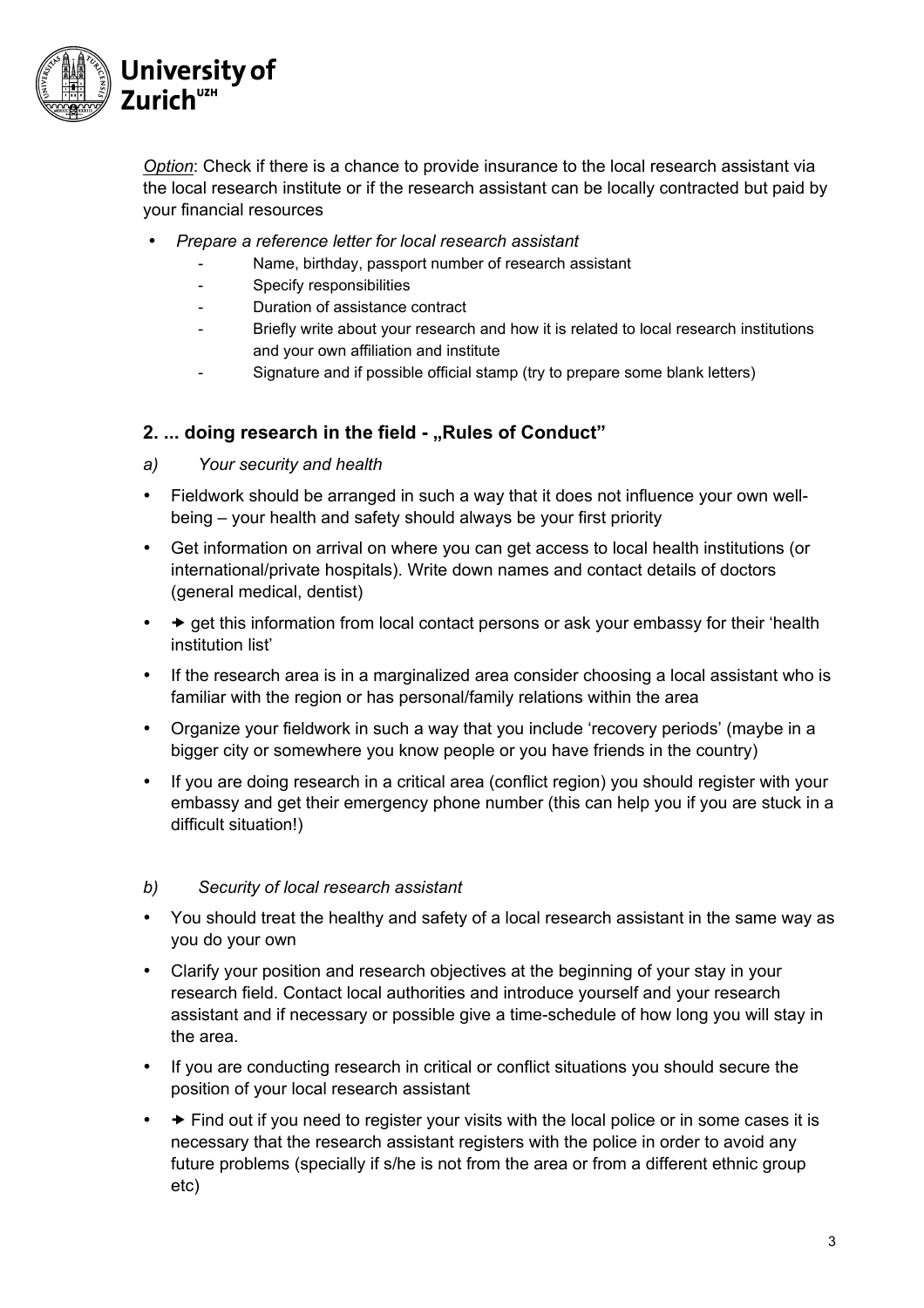

- Avoid travelling to 'critical areas' on your own (especially if you do not speak the local language or are aware of the local political context in detail or you do not have strong links into the area)
- Avoid relations of dependence with your research assistant or key informants

### *c) Ethics in fieldwork*

#### *Ethics and Method:*

Ethical considerations are not something that one 'attaches' to the thesis after the study has been carried out. They must be considered **prior to**, **during** and **after** conducting research.

#### *Relation between researcher and research subjects:*

Interaction flows freely 'in both directions'. The relations are dynamic and subject to change which does make the entire process unpredictable. The situation should be 'controlled' by informants and they can decide when to leave the scene. They approve the researcher's access and duration of stay in the field!

The researcher has little power and should present his/her position in such a way that it does not dominate or control the situation. The researcher should always reflect his/her own position and ask following questions: *How am I perceived in the field, how does my appearance / presence influence the field?*

critical self-reflection!!

#### *Codes of ethics:*

- 1. *Informed consent*: involves two dimensions:
	- a. consent is to be given on a well informed basis: do subjects really know what they agree to participate in?
	- b. informants and interview partners must have an idea of what consenting might imply, what are the consequences?
- 2. *Anonymity*: research participants have rights to remain anonymous use of 'false names' for persons and places cp.: Kaspar, H. & Müller-Böker, U. (2006): Data Protection in Qualitative Research. In: Backhaus, N. & Müller-Böker, U. (eds): Gesellschaft und Raum – Konzepte und Kategorien. Schriftenreihe Humangeographie, 22. Zürich: 125-142. http://www.dsgz.geo.uzh.ch/PublicationsHuman.html
- 3. *Avoid doing harm*: avoid questions or formulate questions on sensitive topics in such a way that they do not cause embarrassment or provoke embarrassing behaviour. If your informant is not willing to answer do not insist on an answer or show your disappointment. Avoid situations in which the informant is or feels vulnerable and reflect on your research design if it does put people at risk!
- 4. *Confidentiality*: The researcher must guarantee that collected information remains his private possession. Desist from discussing information with colleagues, family friends etc. and perhaps destruction of personally identifying information when used